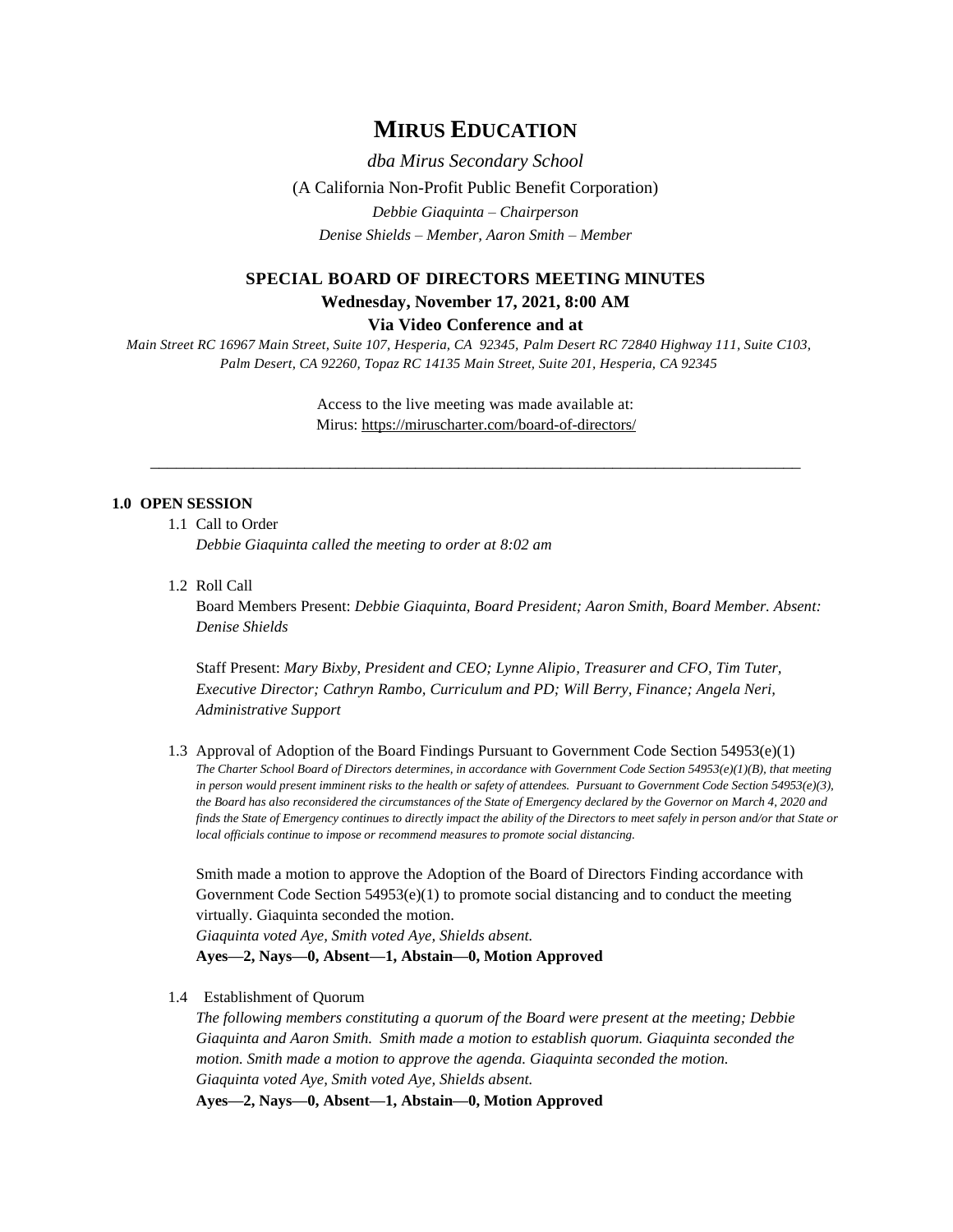- 1.5 Pledge of Allegiance *Giaquinta led all in the Pledge of Allegiance*
- 1.6 Approval of Agenda *Smith made a motion to approve the agenda. Giaquinta seconded the motion. Giaquinta voted Aye, Smith voted Aye, Shields absent.* **Ayes—2, Nays—0, Absent—1, Abstain—0, Motion Approved**

## **2.0 PUBLIC COMMENT**

- 2.1 Non-agenda Public Comment *There were no comments from the public.*
- 2.2 Agenda Items Public Comment *There were no comments from the public.*

#### **3.0 PUBLIC HEARING-**

Giaquinta opened the Public Hearing at 8:07 am

3.1 Public Hearing for the Educator Effectiveness Grant *Cathryn Rambo presented on the plans for the Educator Effectiveness Grant There were no comments from the public.*

Giaquinta closed the Public Hearing at 8:11 am

#### **4.0 CONSENT AGENDA**

4.1 Approval of Meeting Minutes for October 19, 2021 *Smith made a motion to approve the Consent Agenda items 4.1. . Giaquinta seconded the motion. Giaquinta voted Aye, Smith voted Aye, Shields absent.* **Ayes—2, Nays—0, Absent—1, Abstain—0, Motion Approved**

## **5.0 ACTION ITEMS**

#### **5.1 Action Items Specific for Mirus Secondary School**

**5.1.1** Review the Revised Preliminary Operational Budget Assumptions FY 2021-2022 and Approval of the Revised Preliminary Operational Budget FY 2021-2022 that includes a Certificated General Salary Increase of 1.5 % effective July 1, 2021, and Classified General Salary Increase of 2.5 % effective July 1, 2021.

*Lynne Alipio provided revised Preliminary Operational Budget with estimated revenue and P2 ADA information. Additionally, Alipio reported that the budget includes a general salary increase of 1.50 percent for certificated employees and 2.50 percent for classified employees which is effective July 1, 2021. Smith made a motion to approve the Revised Preliminary Operational Budget FY 2021-2022, that includes a Certificated General Salary Increase of 1.5 % effective July 1, 2021, and Classified General Salary Increase of 2.5 % effective July 1, 2021. Giaquinta seconded the motion.*